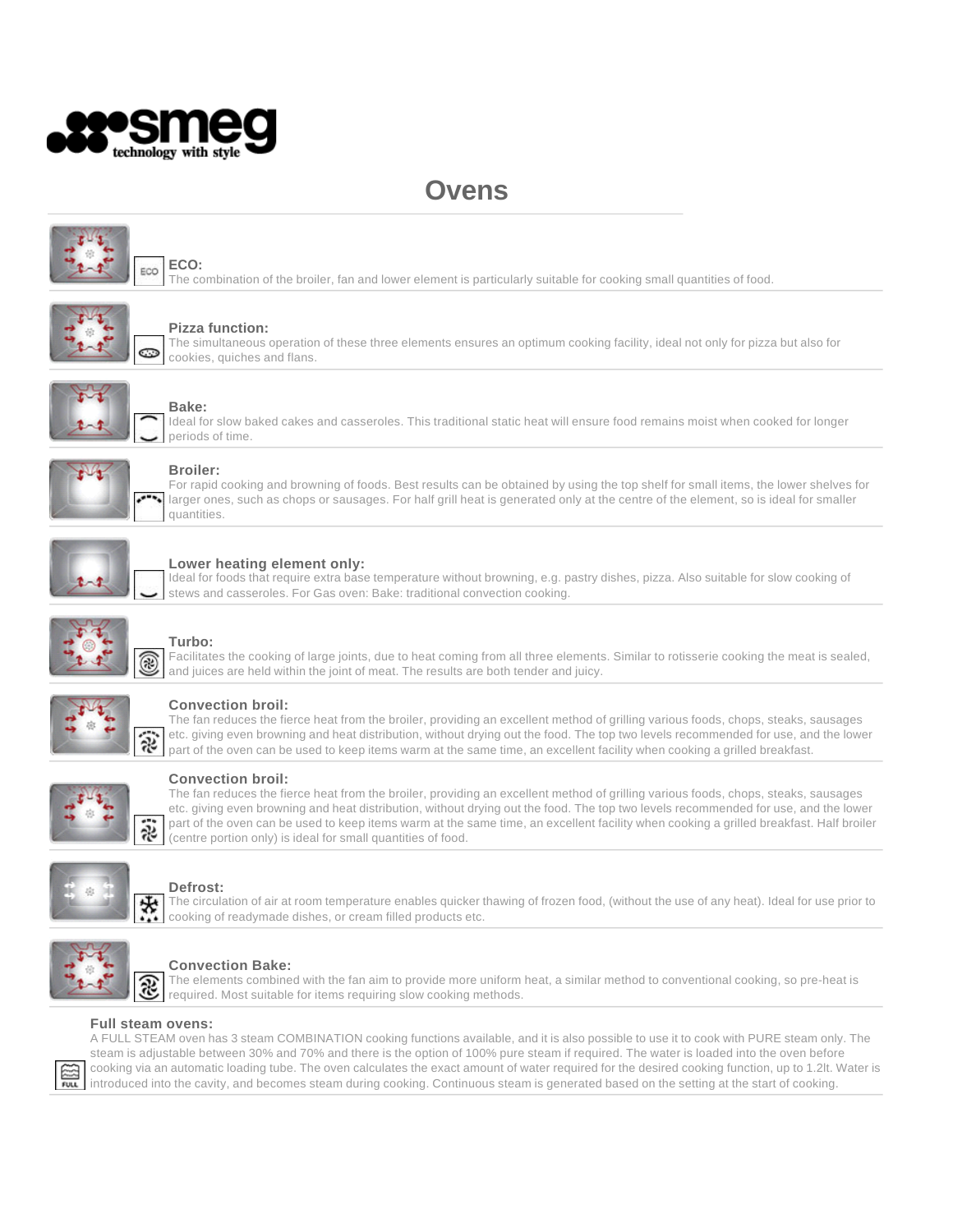

#### **Reheat:** This function can reheat precooked dishes, without becoming dry or hard.



#### **European convection:**

Hot air fan cooking that provides quick, multi layered cooking with excellent browning results. Due to the effective circulation of hot air, there is no flavour transfer between foods. Delicate and strongly fragranced foods can be cooked at the same time.



#### **True European Convection:**

Great for quiches and flans where normally you would need to 'blind bake' the pastry. At the same time, the base element will cook the pastry and the fan will take care of the filling.



#### **Convection:**

This combination completes cooking more quickly of foods that are ready on the surface, but require more cooking inside, without further browning. For Gas Oven: Convection with lower elements: The fan is added to the gas burner to distribute the heat quickly and evenly throughout the oven cavity, avoiding flavour transfer when cooking a number of different dishes at the same time.

## **Fun + circulaire + microwave:**

⊛ To achieve a combined cooking with ventilated heat that cooks in short time thanks to the rotation of the warm air and the microwave.



#### **Microwave:**

Penetrating straight into the food, microwaves cook very quickly and with considerable energy savings. Suitable for cooking without fat, they are also able to thaw and heat food without altering its original appearance and aroma. The microwave function can also be combined with conventional functions with all the resulting advantages. Ideal for all types of food.



#### **Microwave + broil element:**

To achieve a combined cooking with broil that cooks the outside whilst assuring an internal cooking thanks to the microwave function.

#### **Circulaire element with steam:**

| The combination of Circulaire element with steam allows food to be effectively cooked in the most natural way, leaving all the foods properties, |
|--------------------------------------------------------------------------------------------------------------------------------------------------|
| I flavour and aroma intact.                                                                                                                      |



 $\widehat{\mathbb{R}}$ 

# **Upper + lower elements + fan + steam:**

Upper + lower elements + fan + steam



## **Upper + microwave + fan + lower:**

Fan combined with traditional cooking, where heat is generated from above and below, provides uniform heat. Adding the microwave function allows the same cooking results in less time.

#### **Reheat:**  $\ensuremath{\mathsf{SS}}$

This function can reheat precooked dishes, without becoming dry or hard.



#### **Circulaire with upper element:**

The addittion of the upper element adds extra heat at the top of the oven, where extra browning is required.



С

# **Broil + European Convection:**

Broil + European Convection



#### **Bread Proving:**

 $+1+$ Air at 104°F provides the perfect environment for proving yeast type dough mixes. Simply select the function and place dough in the oven for allotted time.

## **Self-cleaning system:**

yits\*C

The self cleaning system cleans at a maximum of 864°F destroying all the dirt deposits inside the oven.



#### **Safe Cooler Door:**

Ovens in this catalog having this feature show the Safe Cooler Door symbol which indicates that during the cleaning cycle the outer door glass wile become no hotter than 131°f.

#### **Vapor Clean:**

a simple cleaning function using steam to loosen deposits in the oven cavity.